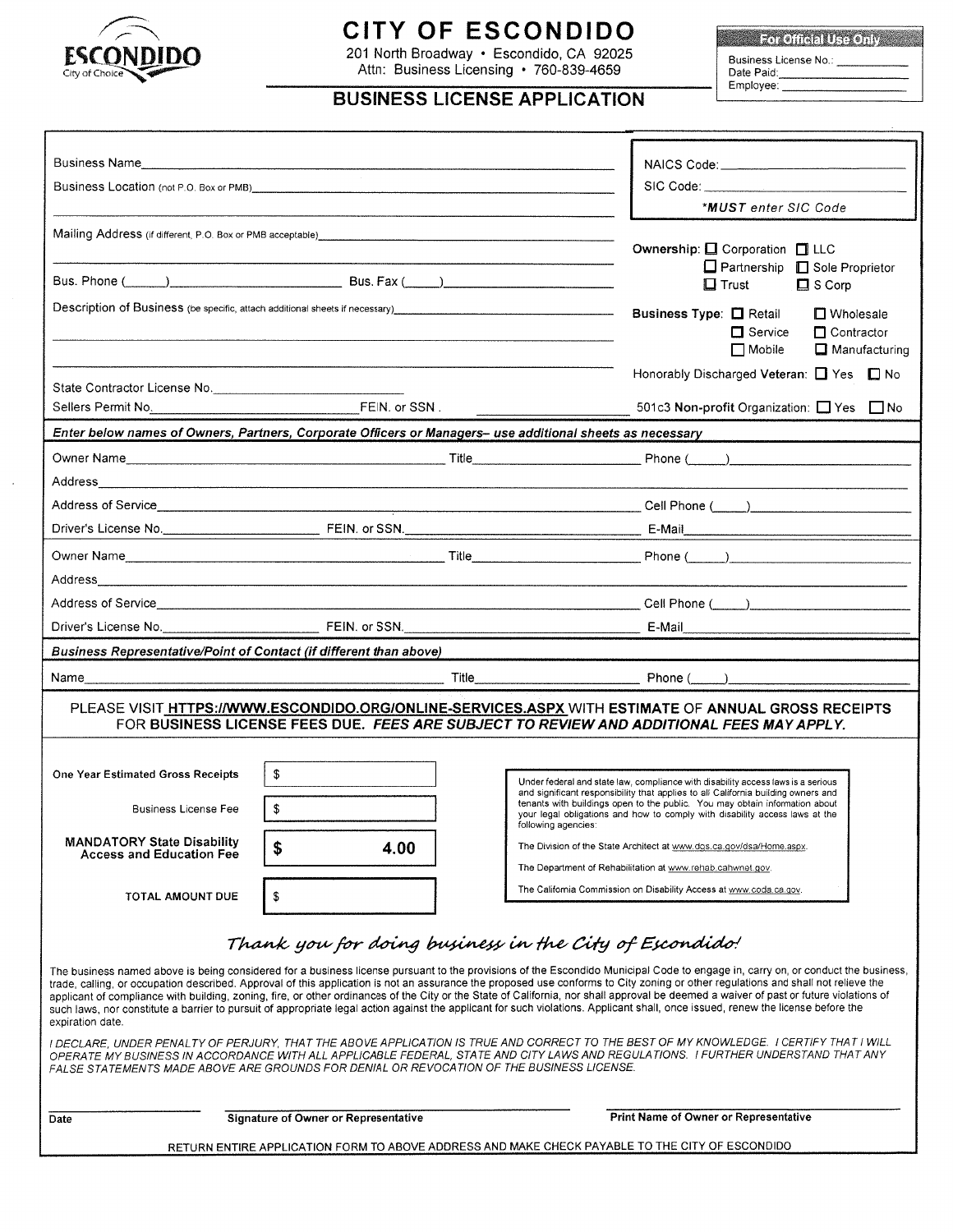

#### CITY OF ESCONDIDO 201 North Broadway Escondido, CA 92025 (760) 839-4659 **Business License Supplemental/Environmental Compliance Form**

|                                                                                                                                      | <b>Business Name</b>                                                                                                                                                                                                                | and the control of the control of the control of the control of the control of the control of the control of the |                                                                                                                     |                      |                                        |  |  |  |  |
|--------------------------------------------------------------------------------------------------------------------------------------|-------------------------------------------------------------------------------------------------------------------------------------------------------------------------------------------------------------------------------------|------------------------------------------------------------------------------------------------------------------|---------------------------------------------------------------------------------------------------------------------|----------------------|----------------------------------------|--|--|--|--|
| <b>Business Address</b>                                                                                                              |                                                                                                                                                                                                                                     |                                                                                                                  |                                                                                                                     |                      |                                        |  |  |  |  |
| 1.                                                                                                                                   | Detailed description of your proposed business examples are also as a series of the set of the set of the set o                                                                                                                     |                                                                                                                  |                                                                                                                     |                      |                                        |  |  |  |  |
| 2.                                                                                                                                   | Previous use of site (please be specific) <b>Example 2018</b> 2019 12:00:00 Previous Contract Contract Contract Contract Contract Contract Contract Contract Contract Contract Contract Contract Contract Contract Contract Contrac |                                                                                                                  |                                                                                                                     |                      |                                        |  |  |  |  |
| Will you be conducting any tenant improvements to the building (i.e. walls removed, new walls added, new electrical, plumbing,<br>3. |                                                                                                                                                                                                                                     |                                                                                                                  |                                                                                                                     |                      |                                        |  |  |  |  |
|                                                                                                                                      | etc.)? If yes, explain: example and a set of the set of the set of the set of the set of the set of the set of the set of the set of the set of the set of the set of the set of the set of the set of the set of the set of t      |                                                                                                                  |                                                                                                                     |                      |                                        |  |  |  |  |
| 4.                                                                                                                                   | Does your business have a current Certificate of Occupancy (C of O)? $\square$ Yes $\square$ No                                                                                                                                     |                                                                                                                  |                                                                                                                     |                      |                                        |  |  |  |  |
| *Note: If the intended use is not the same as the original C of O, a new C of O must be issued by the Building Division.             |                                                                                                                                                                                                                                     |                                                                                                                  |                                                                                                                     |                      |                                        |  |  |  |  |
| 5.                                                                                                                                   |                                                                                                                                                                                                                                     |                                                                                                                  |                                                                                                                     |                      |                                        |  |  |  |  |
| 6.                                                                                                                                   |                                                                                                                                                                                                                                     |                                                                                                                  |                                                                                                                     |                      |                                        |  |  |  |  |
| 7.                                                                                                                                   |                                                                                                                                                                                                                                     |                                                                                                                  | No. of Employees______________ No. of Units____________ Total Sq. Footage_________ No. of Parking Spaces __________ |                      |                                        |  |  |  |  |
| 8.                                                                                                                                   | Will this business involve any of the following?                                                                                                                                                                                    |                                                                                                                  |                                                                                                                     |                      |                                        |  |  |  |  |
|                                                                                                                                      | Operate a place of assembly? □Yes □No                                                                                                                                                                                               |                                                                                                                  |                                                                                                                     |                      |                                        |  |  |  |  |
|                                                                                                                                      | Woodworking?                                                                                                                                                                                                                        | $\Box$ Yes $\Box$ No                                                                                             | Hazardous Process?                                                                                                  | $\Box$ Yes $\Box$ No |                                        |  |  |  |  |
|                                                                                                                                      | Painting?                                                                                                                                                                                                                           | $\Box$ Yes $\Box$ No                                                                                             | Warehouse?                                                                                                          | $\Box$ Yes $\Box$ No |                                        |  |  |  |  |
|                                                                                                                                      | Welding?                                                                                                                                                                                                                            | $\Box$ Yes $\Box$ No                                                                                             | Amusement Machines?                                                                                                 |                      | $\Box$ Yes $\Box$ No If yes, how Many? |  |  |  |  |
|                                                                                                                                      | Flammables?                                                                                                                                                                                                                         | $\Box$ Yes $\Box$ No                                                                                             | <b>Vending Machines?</b>                                                                                            |                      | $\Box$ Yes $\Box$ No If yes, how Many? |  |  |  |  |
| 9.                                                                                                                                   | $\square$ Yes $\square$ No<br>Are you taking in pawn or accepting items for sale on consignment?                                                                                                                                    |                                                                                                                  |                                                                                                                     |                      |                                        |  |  |  |  |
| 10.                                                                                                                                  | $\square$ Yes $\square$ No<br>Will alcoholic beverages be served and/or onsite?                                                                                                                                                     |                                                                                                                  |                                                                                                                     |                      |                                        |  |  |  |  |
| 11.                                                                                                                                  | Does your operation involve ANY unstable, toxic, explosive or flammable material, or poisonous gas?<br>$\Box$ Yes $\Box$ No                                                                                                         |                                                                                                                  |                                                                                                                     |                      |                                        |  |  |  |  |
|                                                                                                                                      | 12. Will mixing materials in your operation create any condition described in #7?<br>$\Box$ Yes $\Box$ No                                                                                                                           |                                                                                                                  |                                                                                                                     |                      |                                        |  |  |  |  |
|                                                                                                                                      |                                                                                                                                                                                                                                     |                                                                                                                  | 13. Are you required to have a business plan on file with the San Diego County Health Department's                  |                      |                                        |  |  |  |  |
|                                                                                                                                      | Hazardous Materials (HAZMAT) Section?                                                                                                                                                                                               |                                                                                                                  | If yes, Date Filed                                                                                                  |                      | $\Box$ Yes $\Box$ No                   |  |  |  |  |
|                                                                                                                                      |                                                                                                                                                                                                                                     | 14. Will there be water used in a commercial, manufacturing or industrial process?                               |                                                                                                                     |                      | $\square$ Yes $\square$ No             |  |  |  |  |
|                                                                                                                                      | $\square$ Yes $\square$ No<br>15. Is there a planned or potential material discharge to the sewer from the site?                                                                                                                    |                                                                                                                  |                                                                                                                     |                      |                                        |  |  |  |  |
|                                                                                                                                      | 16. Is there a planned or potential material discharge to the storm drain from the site?                                                                                                                                            | $\Box$ Yes $\Box$ No                                                                                             |                                                                                                                     |                      |                                        |  |  |  |  |
| 17.                                                                                                                                  | Will there be bulk liquids (quantities above 10 gallons) used or stored on-site?                                                                                                                                                    | $\square$ Yes $\square$ No                                                                                       |                                                                                                                     |                      |                                        |  |  |  |  |
| 18.                                                                                                                                  | Will there be hazardous materials used or stored on-site?                                                                                                                                                                           |                                                                                                                  |                                                                                                                     |                      | $\Box$ Yes $\Box$ No                   |  |  |  |  |
|                                                                                                                                      | 19. Do you repair, service, or wash vehicles, equipment or property on-site?                                                                                                                                                        | $\Box$ Yes $\Box$ No                                                                                             |                                                                                                                     |                      |                                        |  |  |  |  |
|                                                                                                                                      | $\square$ Yes $\square$ No<br>20. Does the preparation or sale of food take place on-site?                                                                                                                                          |                                                                                                                  |                                                                                                                     |                      |                                        |  |  |  |  |
|                                                                                                                                      | 21. Will your business involve cultivation, distribution, or possession of medical or any other form of cannabis?<br>$\Box$ Yes $\Box$ No                                                                                           |                                                                                                                  |                                                                                                                     |                      |                                        |  |  |  |  |
|                                                                                                                                      |                                                                                                                                                                                                                                     |                                                                                                                  | 22. Does your business involve mobile water operations (i.e. carpet cleaning, mobile detailing, etc.)?              |                      | $\Box$ Yes $\Box$ No                   |  |  |  |  |

*\*If you plan to install a sign for your business, you need to contact the Planning Division at 760-839-4671.*

**PLEASE NOTE**: As required by Article 30, Section 33-665 of the Escondido Zoning Code, any existing or proposed use or project involving unstable material, highly toxic material, or poisonous gas shall be disclosed to the Fire Chief AND to the San Diego County Department of Environmental Health Hazardous Materials Management Division prior to the issuance or renewal of a Business License.

#### **I HEREBY DECLARE THAT THE FOREGOING INFORMATION IS ACCURATE TO THE BEST OF MY KNOWLEDGE.**